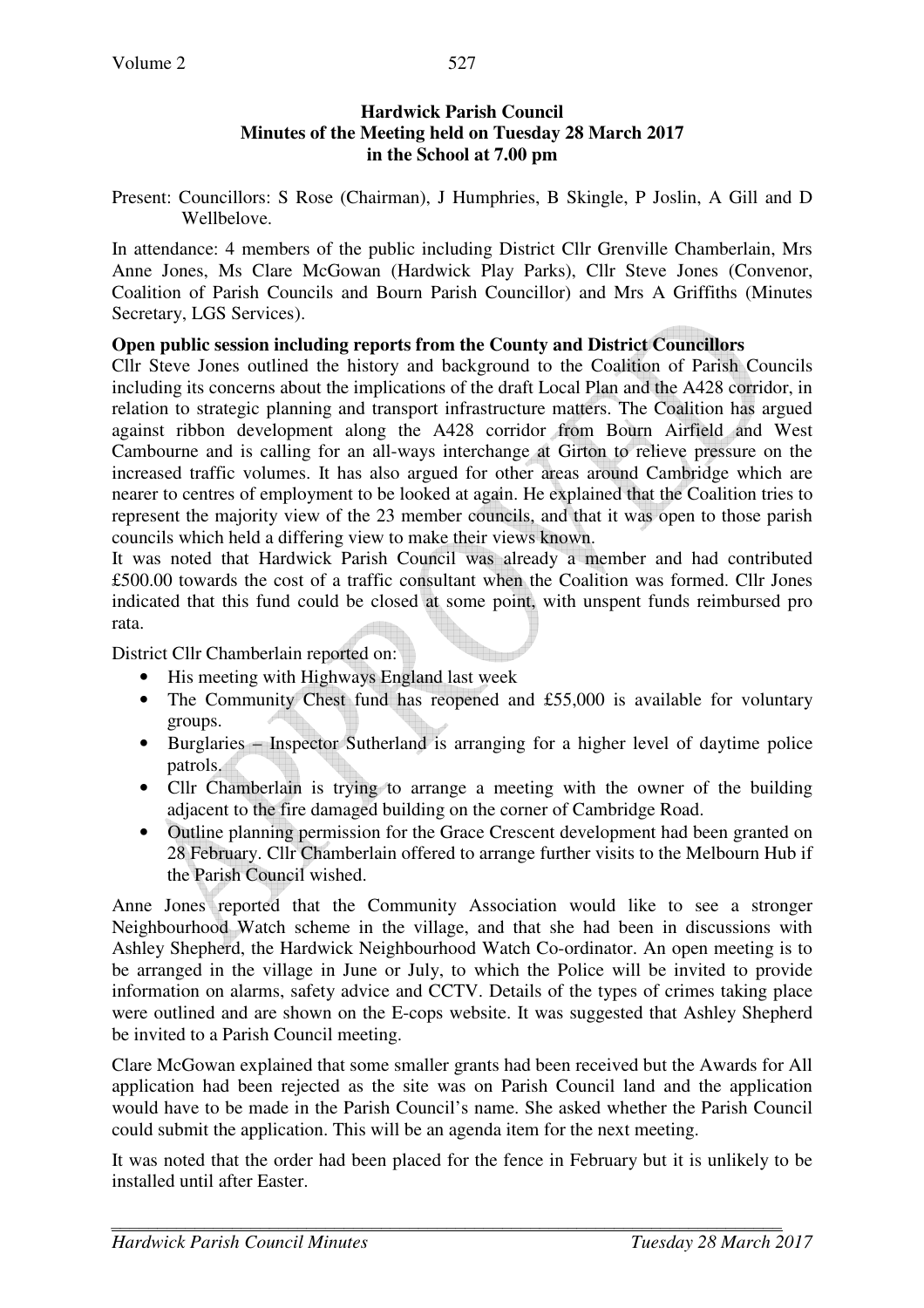- **1. To approve apologies for absence** Apologies were received from Cllr Cracknell (out of parish).
- **2. To consider any applications to fill the casual vacancy** None.
- **3. Declaration of interests**<br>**3.1** To receive declarations
- 3.1 To receive declarations of interests from councillors on items on the agenda and details of dispensations held

Cllrs Rose, Skingle and Wellbelove declared an interest in items 5.4, 6.5 and 6.9 as members of Hardwick Sports and Social Club, and the existence of their dispensations enabling them to speak and vote.

3.2 To receive written and grant any requests for dispensation as appropriate for items on this agenda

Cllr Humphries submitted an application for a dispensation in relation to her role as Scout Leader, to commence from the next meeting.

## **4. To approve the minutes of the previous meeting on 28 February**

RESOLVED that the following amendments be made: under the open session, second bullet point, to read "provision of affordable homes;" under item 2, to read "the casual vacancy;" under item 5.1.2, line 6, change £394,000" to "£349,000;" and under item 5.3, to add the wording "so that Cllr Humphries can identify the benches that require attention." (Prop SR, 2nd DW, unanimous)

RESOLVED that the minutes of the meeting on 28 February be approved and signed by the Chairman as a true record, after the above amendments. <sup>(Prop JH, 2nd PJ, unanimous)</sup>

#### **5. Matters arising and carried forward from the last or previous meetings for discussion/decisions**

5.1 (Open) Spate of burglaries in the village

 RESOLVED that the Parish Council notes the efforts made to extend Neighbourhood Watch with approval and wishes to invite the Neighbourhood Watch Co-ordinator to the Annual Parish Meeting to provide an update for the village. (Prop SR, 2nd JH, unanimous)

5.2 (5.1.1) To consider any matter relating to the Grace Crescent Development or land off St Neots Road development

Cllr Rose reported. The SCDC Planning Committee had granted outline planning permission for the Grace Crescent development for the application and was progressing the S106 obligations.

Cllr Rose's previously circulated written report on the meetings of the Trustees on 9 February and 8 March, was taken as read.

RESOLVED to note the decision of the Trustees to proceed in principle with the new Community Centre.

At the invitation of District Cllr Chamberlain, Cllr Rose and Anne Jones had visited the Melbourn Hub Community Centre to gain an idea of the potential possibilities, including further enhancements should more S106 funding become available. Cllr Rose highlighted the following points:

- All members were invited to view the Hub and a visit could be organised.
- 75% of the cost of the Melbourn Hub had been funded by a loan. The possibility of making an application to the Public Works Loan Board was noted.

With regard to the query from SCDC about the suggestion of a community bus, Cllr Cracknell had attended a meeting at the School to discuss the possibility of collaborating with the School on this matter, and would be meeting David Thompson the SCDC Planning Officer on his return.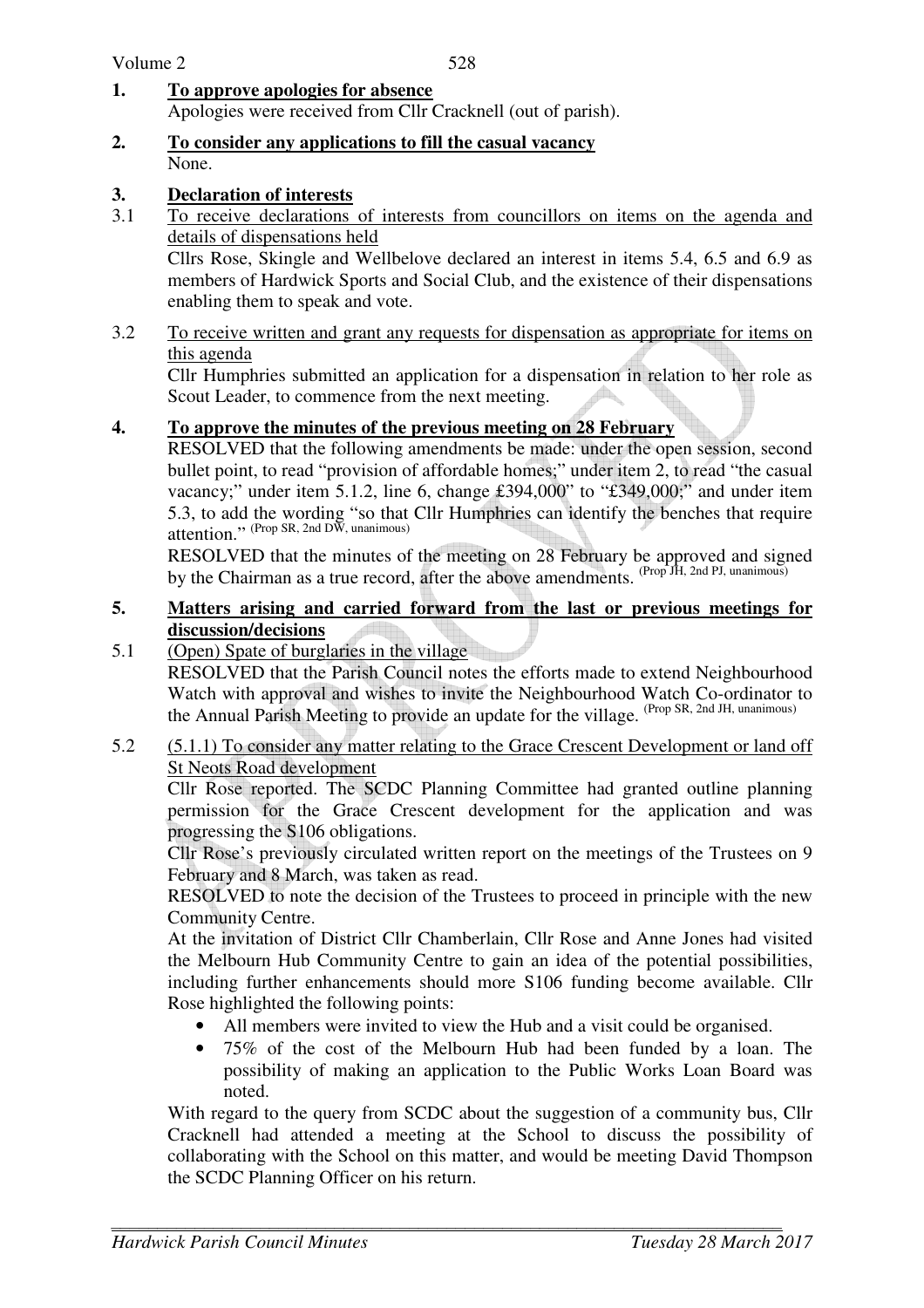SCDC were seeking to bring about improvements to the path and the lighting between the Blue Lion and Cahills Corner.

5.3 (5.1.2) New community centre – to consider the Trustees position on the Community Rooms, the preferred site of a new community building, taking into consideration the Planning Officer's view, and its ownership and operation

 Correspondence from the Planning Officer regarding possible sites for the Community Centre had previously been circulated. The Chairman had subsequently circulated a further, final letter from the Planning Officer to members and invited comments. The following points were raised:

- The position with regard to the Scout and Guide Hut was undecided. A meeting would be taking place in early April to consider whether they would continue with their present plans or approach the Parish Council on a possible joint venture.
- It was suggested that it would be more cost effective for the referees' building to be attached to the Pavilion rather than a separate stand alone building. Cllr Rose undertook to take this up with the Planning Officer.
- The Planning Officer expects the St Neots Road application to come forward in the next three months. This is to be an agenda item for the next meeting.

RESOLVED that the Parish Council accepts the recommendation of the Planning Officer as detailed in his letter of 11 November. (Prop SR, 2nd JH, unanimous)

 RESOLVED to note that the position of the Trustees was in favour of a Community Centre being built on the Recreation field, in accordance with correspondence between the Trustees and Peter McKeown of Carter Jonas.

 RESOLVED to defer consideration of the ownership and operation of the Community Centre to the next meeting as this will require a prior meeting of the Trustees regarding how to progress. This will take place before the next Parish Council meeting and the Trustees will put forward their ideas.

 A query was raised as to whether the old Scout Hut building, which was dilapidated, could now be demolished and an offer to use the new building extended to the Scouts and Guides. This matter was in the hands of the Scouts and Guides but more information may become available next month.

 It was noted that it would be necessary to establish the way forward with the Trustees before giving consideration to the administration of a potentially larger building. Cllr Rose undertook to bring the views of the Trustees as to how the administration might operate to the next meeting.

5.4 (5.5) Litter picker's report – to consider report and recommendation regarding litter by the goals and the area he should litter pick near the pavilion

 Cllr Gill reported that there were various items in the area, including parts of nets and old goal posts, which appeared to have been there for a long time.

RESOLVED to write to the Football Club asking that they remove and dispose of these items from the recreation field if there was no ongoing need to use them. <sup>(Prop AG,</sup> 2nd PJ, unanimous)

5.5 (5.5) Current scope of litter picker's role RESOLVED not to vary the scope of the litter picker's role. (Prop SR, 2nd DW, unanimous)

 On a proposition by the Chairman, it was agreed to vary the order of business to take item 6.1 next.

6.1 Coalition of Parish Councils – EIP submission Bourn Airfield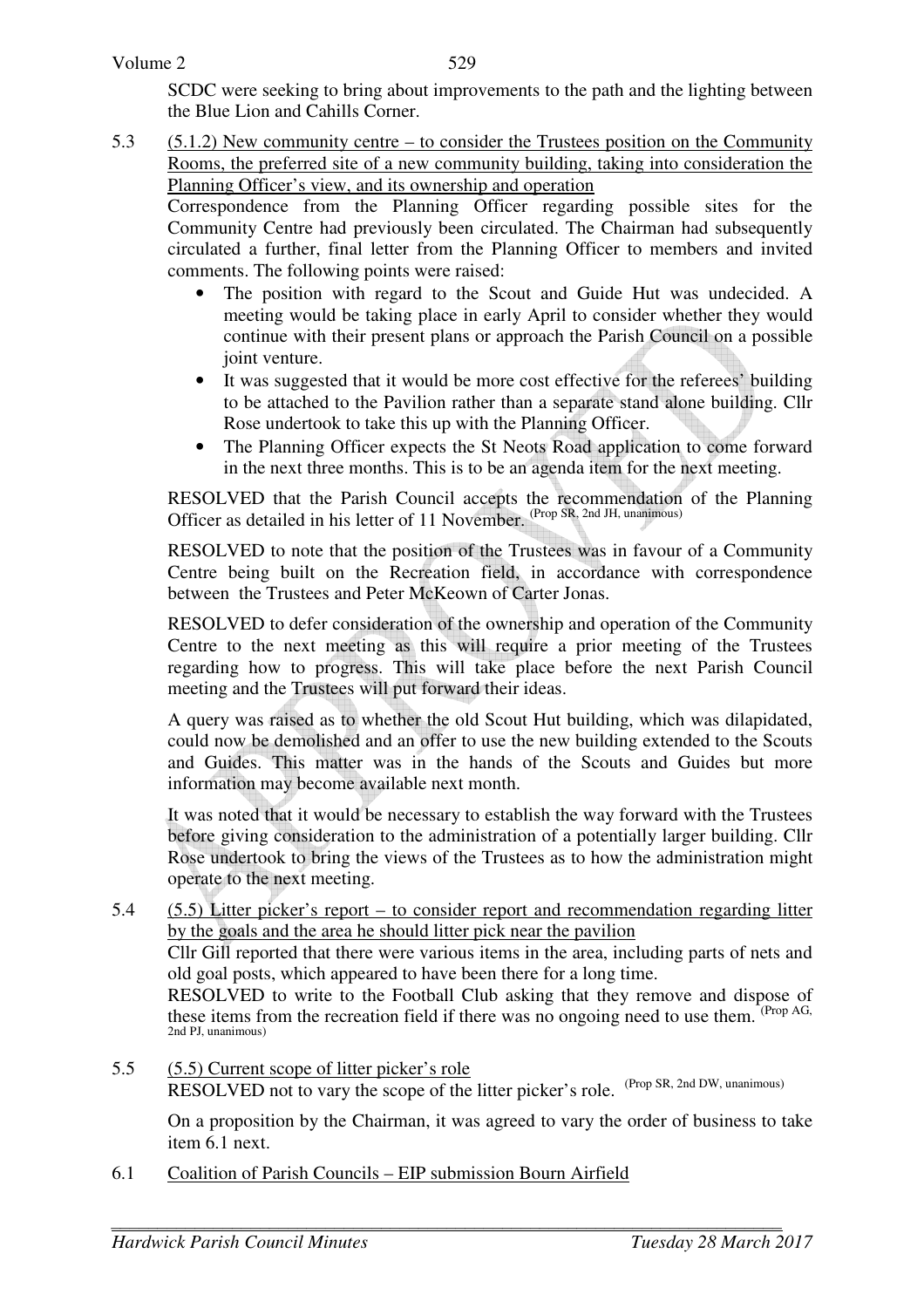| Volume 2 |  |
|----------|--|
|----------|--|

 RESOLVED to support retrospectively the submission by the Coalition to the Examination in Public. (Prop BS, 2nd AG, unanimous)

- 5.6 (10) To consider membership of the Coalition of Parish Councils The proposal was withdrawn.
- 5.7 (5.3) Refurbishment of benches RESOLVED to accept the recommendation and quotation from Ian Giddings for the remaining benches for a total of £155.00 plus £70.00 labour. (Prop JH, 2nd BS, unanimous)
- 5.8 (5.4) To note the outcome of the Village Meeting on the City Deal proposed busway and park and ride

 RESOLVED to note the emailed correspondence previously circulated by the Chairman. The City Deal has been asked to reconsider and look at other options. There would be a public consultation in due course regarding the recommended routes, but the options were not yet known.

 Consideration was given to whether the Parish Council should revisit the decision as to its preferred route, in the light of the fact that neither the public meeting nor the Village Plan survey had supported the Parish Council's view. RESOLVED that the revisiting of the decision should be deferred until further information and details of further alternative options were available.

## **6. Correspondence/communications received**

- 6.1 Coalition of Parish Council's EIP submission Bourn Airfield Taken earlier.
- 6.2 Madingley Parish Council request for Speedwatch collaboration Cllr Gill reported that he had been in touch with Madingley and would provide an update to the next meeting. It was noted that there had been difficulties in contacting the Police Co-ordinator.
- 6.3 Highways England A428 Black Cat to Caxton Gibbet improvements consultation Cllr Joslin reported on her attendance at the exhibition. RESOLVED that the Parish Council had no comments on the consultation.
- 6.4 CAPALC consultation on a new draft CAPALC Membership Agreement Noted<sup>1</sup>
- 6.5 SCDC Street trader request to trade on the car park outside the Sports and Social Club from 5 pm – 11 pm Tuesday to Sunday RESOLVED that the Parish Council objects to the application as the proposed site is a not appropriate, being in a densely populated area; the trader would occupy the parking spaces; the hours are too long; there would be smells and excess litter and it would attract vermin such as foxes. (Prop BS, 2nd PJ, unanimous)
- 6.6 Application for a Definitive Map Modification Order to register a Public Right of Way at Miller's Way, Hardwick – Section 53, Wildlife and Countryside Act 1981 RESOLVED to respond that the Parish Council approves the application and would comment that this has been a Right of Way as long as members can remember. <sup>(Prop PJ,</sup> 2nd DW, carried with 1 abstention)
- 6.7 Zurich Municipal 6 Sudeley Grove claim closed with no settlement made Noted.
- 6.8 SCDC Street trading application Hardwick Nisa Shop Car Park RESOLVED that the Parish Council has no comments. (Prop DW, 2nd SR, unanimous)
- 6.9 HSSC Guttering and fencing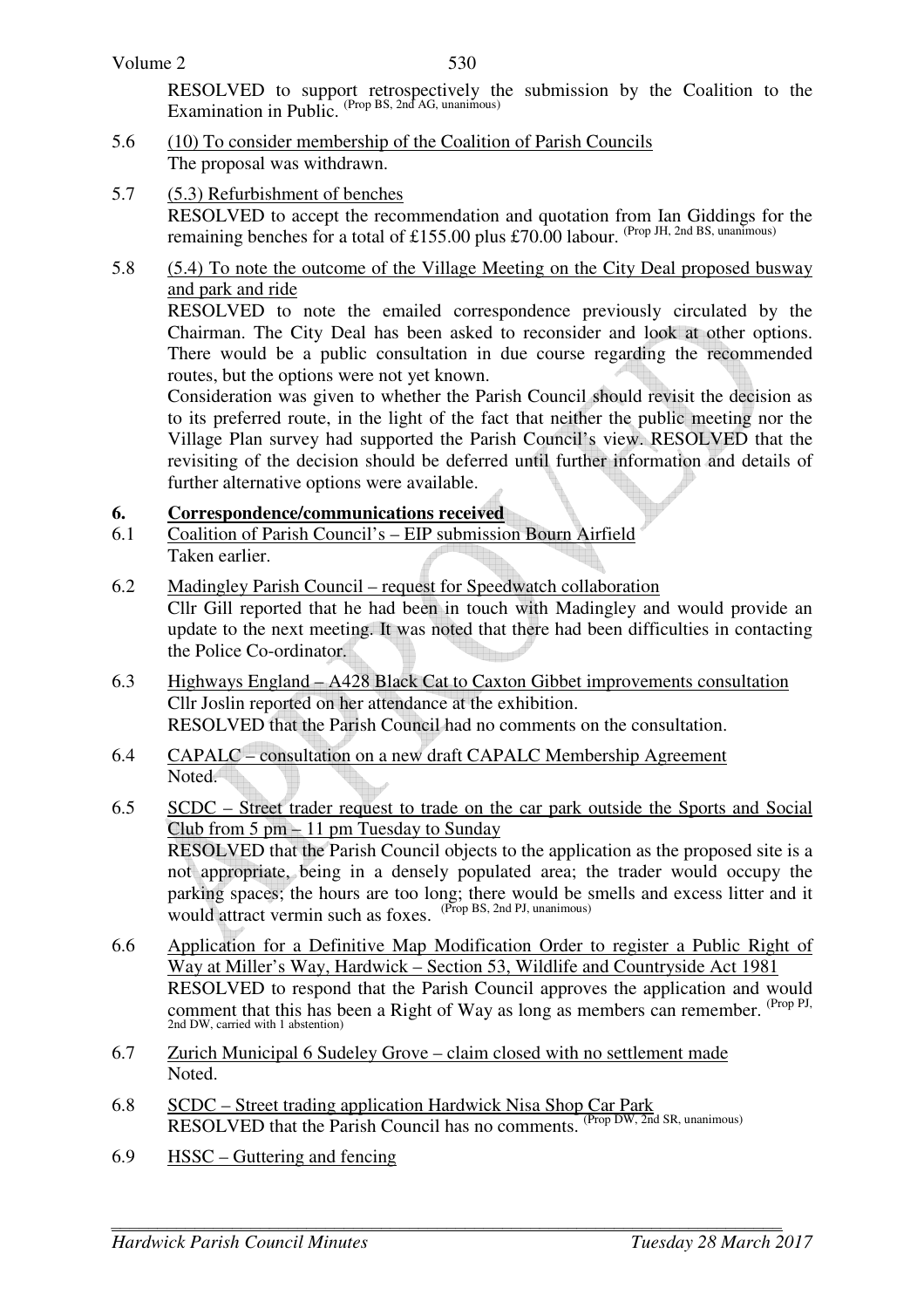RESOLVED, given the continuing problems with the guttering, to ask Ian Giddings if he would be able to clean the gutters on the Pavilion and report back on the cleaning and maintenance requirements to the next meeting.

On a proposition by the Chairman, the Parish Council returned to item 5.4.

- 5.4 (5.5) Litter Picker's report to consider report and recommendation regarding litter by the goals and the area he should litter pick near the pavilion (continued) RESOLVED, having noted that according to the lease, clause 3.6, the area around the back and front of the pavilion are the responsibility of HSSC, to inform Ian Giddings accordingly.
- **7. Planning Applications and Decision notices and tree works applications**<br> **7.1** Planning applications received since the last meeting
- Planning applications received since the last meeting
- 7.1.1 S/0915/17/FL 61 St Neots Road Extension RESOLVED to support the application. (Prop AG, 2nd PJ, unanimous)
- 7.1.2 S/1030/17/FL 109 Bramley Way 2 storey side extension and single storey porch replacement RESOLVED to support the application. (Prop AG, 2nd PJ, unanimous)
- 7.1.3 S/0291/17/LD 50 Hall Drive Lawful development certificate for proposed two storey rear extension and single storey side extension, conversion of garage to residential Noted for information only.
- 7.1.4 S/3234/16/FL 3 Laxton Avenue Change of use from residential to a mixed use of residential and childminding business Cllr Gill reported that in response to a query from the Planning Officer, a request had been made for the application to go to the Planning Committee, as the Parish Council supported the application. RESOLVED that Cllr Gill be authorised to attend and speak at the Planning Committee if necessary. (Prop SR, 2nd DW, unanimous)
- 7.2 SCDC Decision Notices Details of planning permissions granted by SCDC or refusal notices since the last meeting can be viewed on the SCDC Planning Portal at http://plan.scambs.gov.uk/. None.
- 7.3 Tree Works
- 7.3.1 S/1029/17/TC The Vicarage, St Mary's Church RESOLVED there were no objections.
- **8. Members reports and items for information only**
- 8.1 Neighbourhood Plan update report Nothing to report.

# **9. Finance, procedure and risk assessment**<br>**9.1** To consider any quotes for urgent work re

- To consider any quotes for urgent work required because of risk and Clerk's use of delegated powers None.
- 9.2 To receive play areas and skate park inspection reports RESOLVED to receive the reports on the Egremont Road and Church play areas.
- 9.3 To receive the financial report and approve the payment of bills RESOLVED that the payments as listed in the finance report should be paid, plus Herts and Cambs Grounds Maintenance (grounds maintenance) £336.00 and £336.00, and Hardwick School (Room hire) £73.50. (Prop JH, 2nd PJ, unanimous)